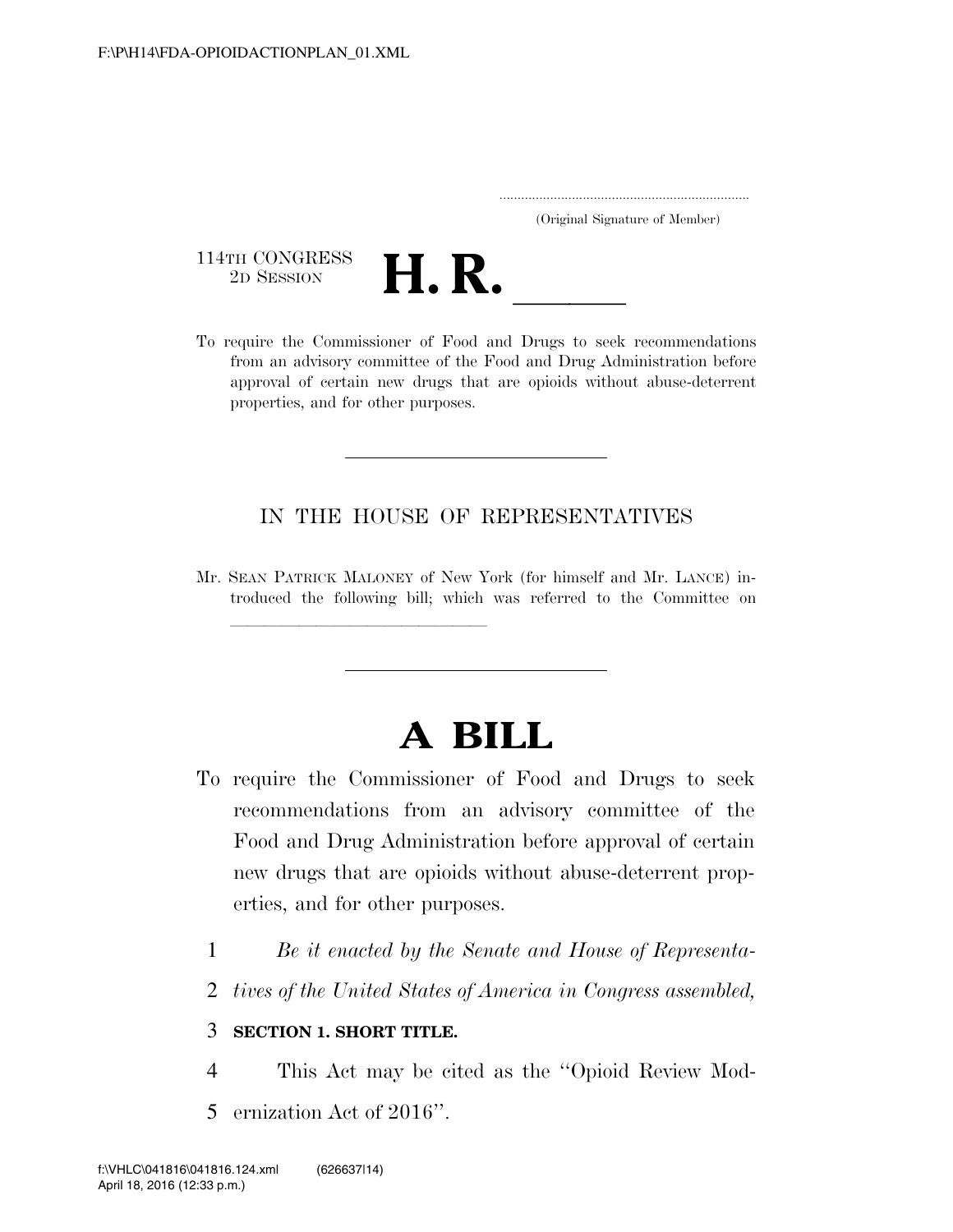#### **SEC. 2. FDA OPIOID ACTION PLAN.**

 Chapter V of the Federal Food, Drug, and Cosmetic Act is amended by inserting after section 569 of such Act (21 U.S.C. 350bbb–8) the following:

#### **''SEC. 569–1. OPIOID ACTION PLAN.**

''(a) NEW DRUG APPLICATION.—

 $\frac{1}{1}$  In GENERAL.—Subject to paragraph  $(2)$ , prior to the approval pursuant to an application under section 505(b) of a new drug that is an opioid and does not have abuse-deterrent properties, the Secretary shall refer the application to an advisory committee of the Food and Drug Administration to seek recommendations from such advisory com-mittee.

 ''(2) PUBLIC HEALTH EXEMPTION.—A referral to an advisory committee under paragraph (1) is not required with respect to a new drug if the Sec-retary—

19  $\langle (A)$  finds that such a referral is not in the interest of protecting and promoting public 21 health;

22  $\text{``(B)}$  finds that such a referral is not nec- essary based on a review of the relevant sci-entific information; and

25 "'(C) submits a notice containing the ra-tionale for such findings to the Committee on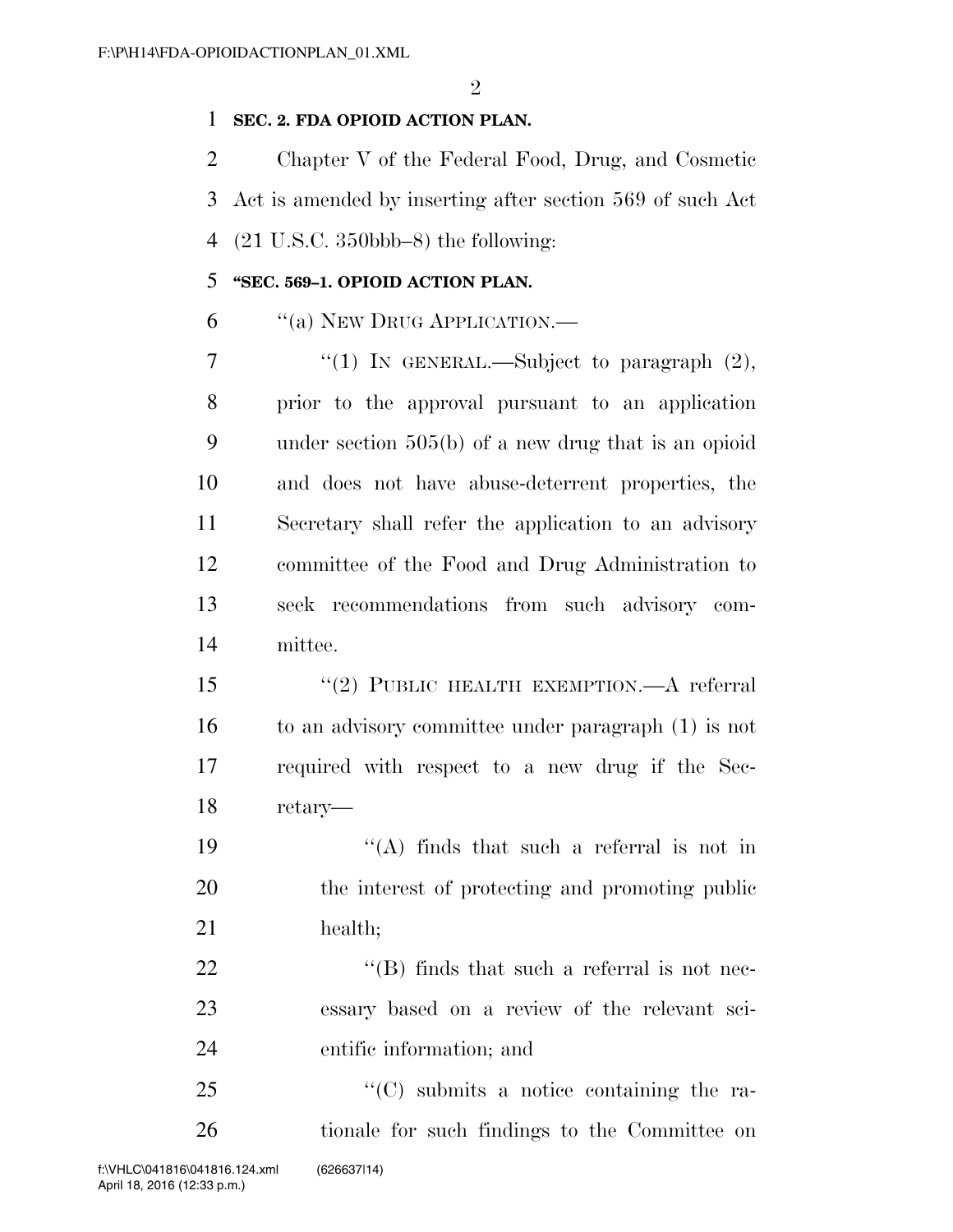Health, Education, Labor, and Pensions of the Senate and the Committee on Energy and Com-merce of the House of Representatives.

 ''(b) PEDIATRIC OPIOID LABELING.—The Secretary shall convene the Pediatric Advisory Committee of the Food and Drug Administration to seek recommendations from such Committee regarding a framework for the inclu- sion of information in the labeling of drugs that are opioids relating to the use of such drugs in pediatric popu- lations before the Secretary approves any labeling or change to labeling for any drug that is an opioid intended for use in a pediatric population.

 ''(c) SUNSET.—The requirements of subsections (a) and (b) shall cease to be effective on October 1, 2022.''.

#### **SEC. 3. PRESCRIBER EDUCATION.**

 Not later than 1 year after the date of the enactment of this Act, the Secretary of Health and Human Services, acting through the Commissioner of Food and Drugs, as part of the Food and Drug Administration's evaluation of the Extended-Release/Long-Acting Opioid Analgesics Risk Evaluation and Mitigation Strategy, and in consulta- tion with relevant stakeholders, shall develop recommenda- tions regarding education programs for prescribers of opioids pursuant to section 505–1 of the Federal Food,